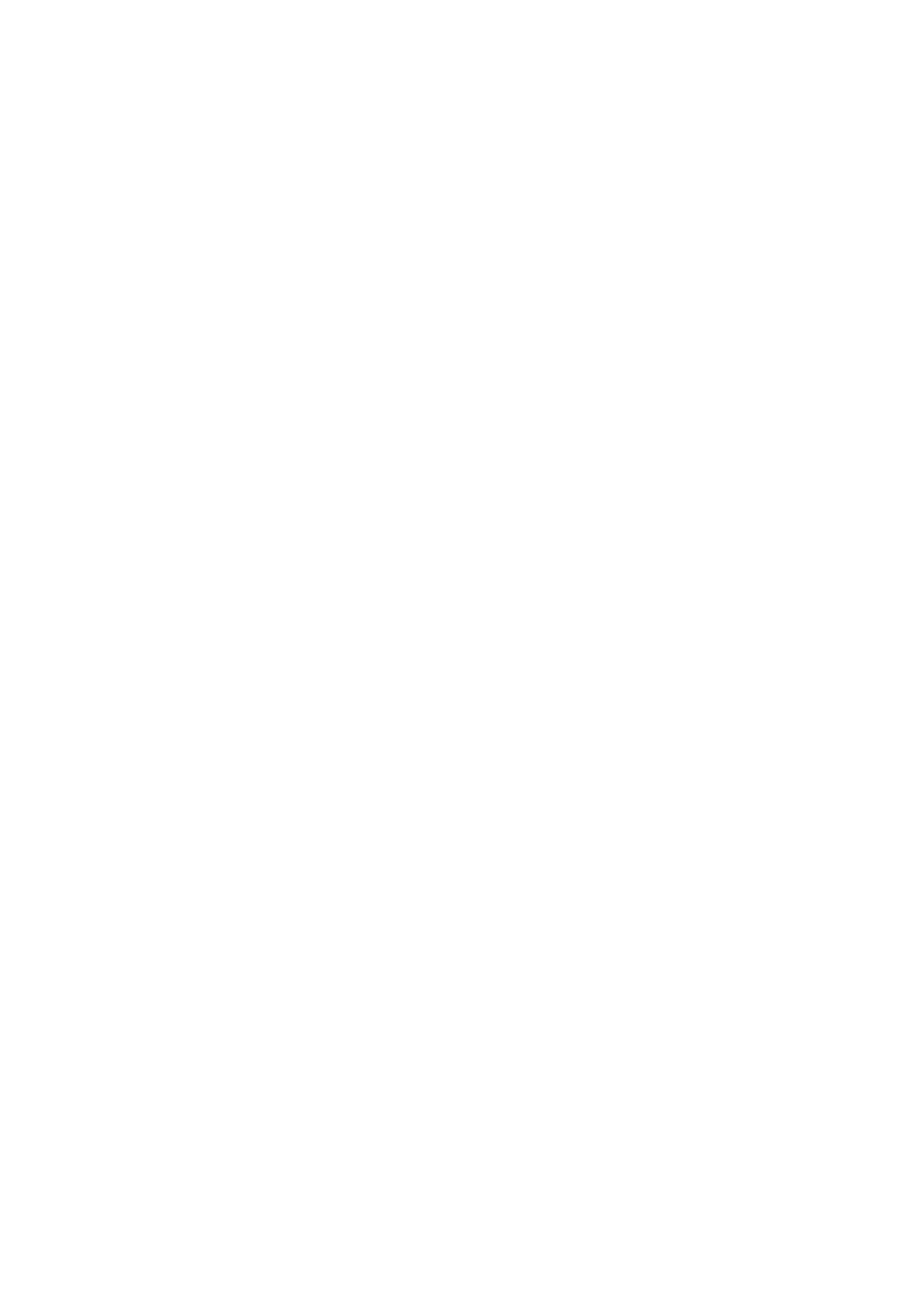# **Foreword**

Several years ago, while researching various ways to improve students' academic language development, Frey and Fisher (2011)

While there is ample research on the importance of talk in the classroom, the reality is that students do not engage in academic conversations without guidance. A simple command to "turn to your partner" is just as likely to result in an exchange about social matters as it is to be focused on making a prediction about the main character in the book being discussed or summarizing the process used to solve a linear equation. The rich and meaningful talk teachers hope for may or may not transpire in the hum of a busy classroom. (p. 15)

This is a problem. If students spend their interaction time focused on social language, their formal language registers will not develop. Researchers and practitioners know that student-to-student interactions are critical to developing language, especially academic language (Fisher, Frey, & Rothenberg, 2008). Simply said, students do not learn a new language from listening to a language, they learn a language when they produce a language. This means that teachers have to ensure that students have ample opportunities to talk and interact, and that this talk is academic in nature.

Importantly, there is also evidence that students' oral academic language development facilitates their written academic language development (Frey, Fisher, & Nelson, 2013). When students know how to express their thinking in academic ways through talk, they can more easily read the academic language of others and produce sophisticated writing that allows them to influence the understanding of others. James Britton (1983) puts it more elegantly: "Reading and writing float on a sea of talk" (p. 11). The question is, how do teachers create an environment in which academic language is featured prominently? My answer has four parts. First, they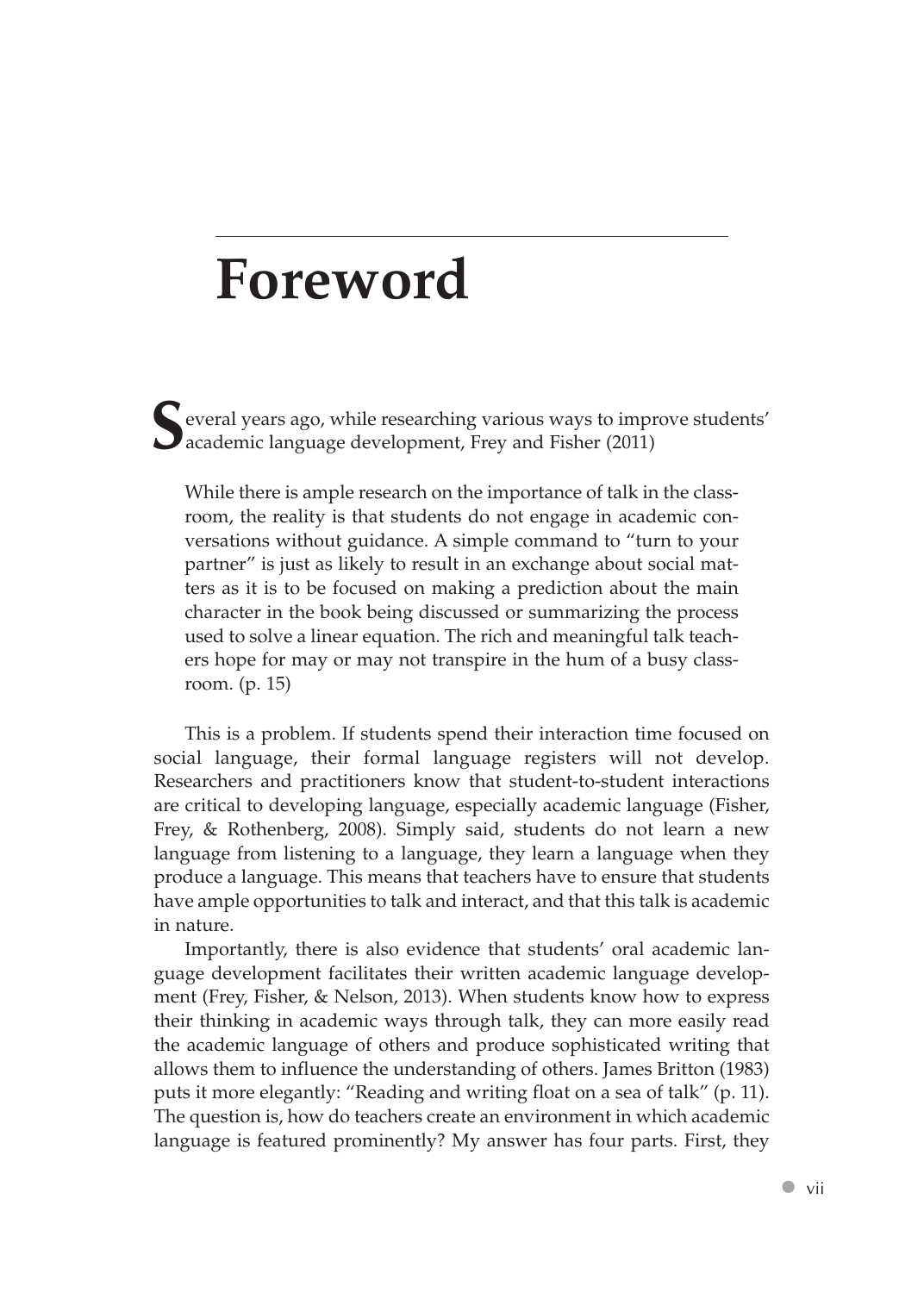## viii • Academic Language in Diverse Classrooms: English Language Arts, Grades 6–8

need to use language fluidly and expressively in front of their students. In other words, they need to model. Second, they need to provide scaffolds for students to apprentice academic language. This can be accomplished in a number of ways, such as through the use of sentence frames. Third, they need to provide time in class every day when students can interact. As part of this time, teachers need to establish their expectations and support students in interacting. And fourth, they need high-quality instructional materials that encourage academic language development.

#### **TEACHER TALK: MODELING AND PURPOSE**

Every day, in every class, teachers should model their thinking using academic language. Confirmed by both behavioral science and neuroscience, humans are very adept at mimicking other humans (Frey & Fisher, 2010). In other words, we learn when we observe other people performing a task or explaining a process. This is obvious when we observe others engage in a motor task, but is less obvious when considering a cognitive task. After all, thinking is invisible. As Duffy (2003) notes, "The only way to model thinking is to talk about how to do it. That is, we provide a verbal description of the thinking one does or, more accurately, an *approximation* of the thinking involved" (p. 11). And these verbal descriptions must be filled with rich, descriptive, academic language.

In addition to modeling, students need to know what they're expected to learn. Our profession has known for decades that having a clear objective, learning target, or purpose positively impacts student learning (Marzano, 2009). For anyone learning academic language, not just English language learners, the purpose should include both the content to be learned as well as the language to be developed or practiced. The language purpose is critical for focusing attention on vocabulary, language structure, and language functions (Fisher & Frey, 2010). For example, a classroom focused on composing a compare and contrast essay might have the following purposes:

- Students will compare and contrast two texts using their knowledge of text structure, author's purpose, and content covered.
- Students will use signal words appropriate for comparing and contrasting.

The first provides students with information about what they will do and what learning they need to demonstrate. The second focuses on the specific academic language, in this case language structure, that the teacher expects them to use.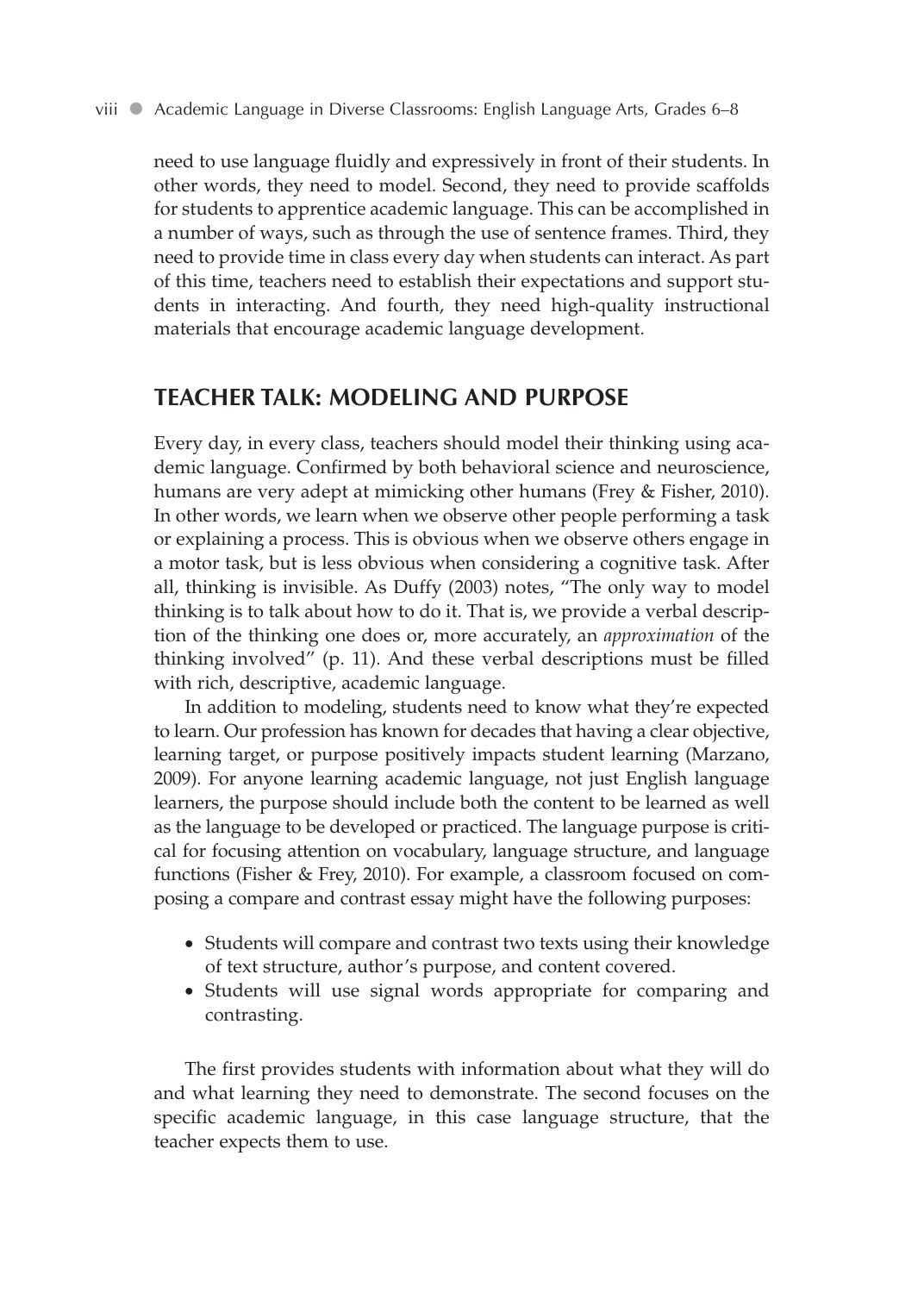### **SCAFFOLDS FOR STUDENTS' ACADEMIC LANGUAGE DEVELOPMENT**

Without language support, students are unlikely to engage in academic language usage with their peers. Although there are a number of ways to provide scaffolding, such as peer language brokers, word banks, and teacher modeling (Fisher, Frey, & Rothenberg, 2008), one resource commonly used is sentence frames. College composition experts Gerald Graff and Cathy Birkenstein (2006) recommend the use of sentence and paragraph frames (they call them templates) as an effective way for developing students' academic writing skills. They defend the use of frames or templates by noting

After all, even the most creative forms of expression depend on established patterns and structures. Most songwriters, for instance, rely on a time-honored verse-chorus-verse pattern, and few people would call Shakespeare uncreative because he didn't invent the sonnet or dramatic forms that he used to such dazzling effect. [ . . . ] Ultimately, then, creativity and originality lie not in the avoidance of established forms, but in the imaginative use of them. (pp. 10–11)

For example, a teacher might provide students the following frames for their peer interactions during math:

- Another way to solve this would be \_\_\_\_.
- In order to solve this problem, I need to know \_\_\_\_.
- Why did you choose that operation? (clarification) I chose that operation because \_\_\_\_\_. (justifying the solution)
- The strategy I used to solve this problem is  $\_\_\_\$ based on  $\_\_\_\$ .
- Another strategy to solve this problem is  $\qquad$ .
- The key words \_\_\_\_\_ helped me to solve the problem using \_\_\_\_.

These frames provide students with support such that they begin to think this way when they interact with others, and when they write about their experiences.

#### **DEDICATED INTERACTION TIME**

This seems so obvious to say that students need, no deserve, time to interact using academic language every day (Pianta, Belsky, Houts, & Morrison,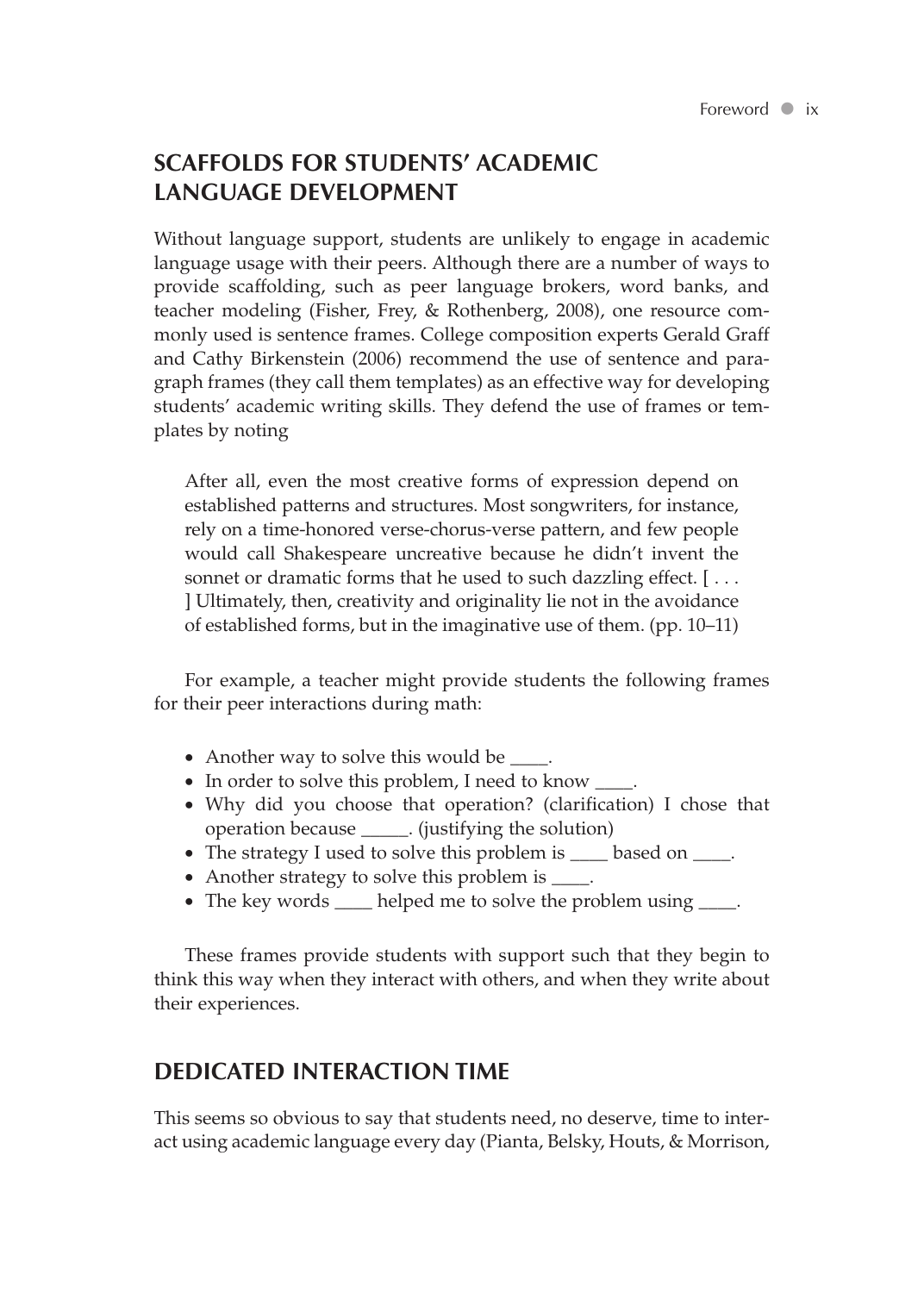## x • Academic Language in Diverse Classrooms: English Language Arts, Grades 6–8

2007), but too many classrooms are devoid of student talk so I'm going to have to say it again. Perhaps louder and slower this time? Give students time to talk! Of course, they need to know what they're supposed to talk about and have some scaffolding to do so, but they need to practice using academic language if they are going to get good at it. There are excellent resources for facilitating student talk in the classroom, which brings me to the materials teachers need to develop students' academic language.

#### **INSTRUCTIONAL MATERIALS**

I'm always on the lookout for ways to provide my students with the most important gift I can think of: language. I recognize that it's not as simple as a teacher giving students a gift, and that learning is socially constructed, but when I see the face of a student who has mastered a new language, it sure looks like a gift. Every one of us, teachers all over the world, knows the look on a learner's face to show understanding of a new language. It makes us proud. It makes us happy. And it makes us realize why we do what we do.

So I scour instructional materials looking for better ways to provide students with the highest quality language instruction that I can. I read widely, looking at pages and pages of text, hoping to find one new idea that I can use to facilitate language learning for students. Sadly, most of what I find isn't very useful. More often than not, I read recycled ideas and recommendations that have little to no basis in the research evidence much less practical application. In this book, I'm happy to say that I found more than one idea; I've found tons of ideas. Ideas that are grounded in evidence, and perhaps even more important, grounded in practicality.

The book starts with a discussion of academic language. It's clear that the authors deeply understand the meaning of academic language and the nuances of the concept behind the label. They provide a reasoned and rational discussion of the term, while connecting it with the professional literature based that has informed generations of teachers. They stretched my thinking, pushing on the edges of my understanding, helping expand my concept of the ways in which academic language can, and should, be taught.

And quite frankly, that would have been enough for me to highly recommend this book. I'll say it again, the explanation and examples of academic language and the ways in which this information is presented is worth the price of the text. But lucky for me, there's even more to this text. There are numerous examples of lessons that develop students' linguistic prowess. I'm fortunate because I received an advance copy of this text and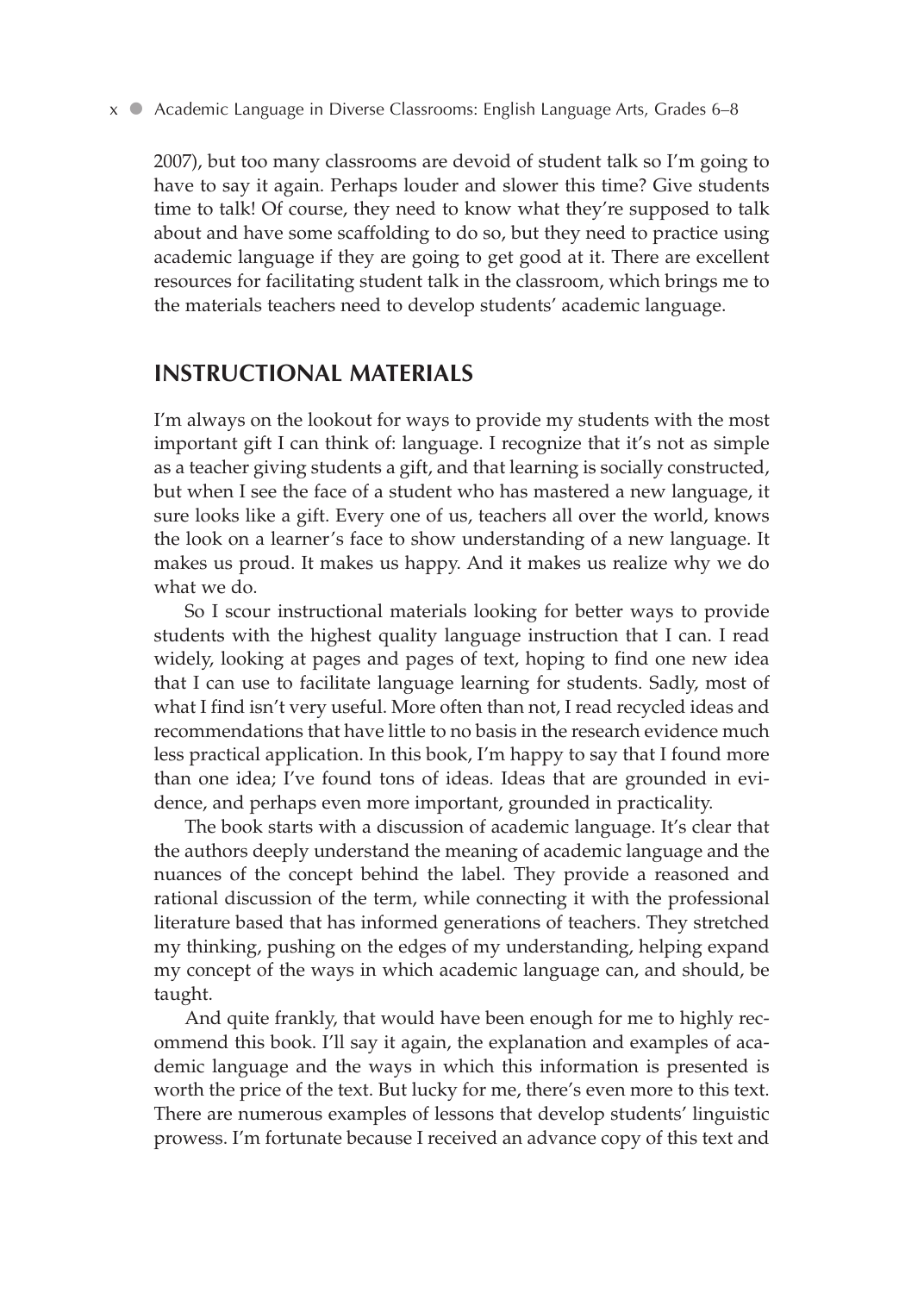was able to try out many of the lessons in my own work. I say that I'm fortunate because I was able to implement the ideas earlier than most. Now, it's time for everyone to implement the lessons ideas contained herein.

*Douglas Fisher*

*San Diego State University, California*

#### **REFERENCES**

- Britton, J. (1983). Writing and the story of the world. In B. M. Kroll & C. G. Wells (Eds.), *Explorations in the development of writing: Theory, research, and practice*  (pp. 3–30). New York, NY: Wiley.
- Duffy, G. G. (2003). *Explaining reading: A resource for teaching concepts, skills, and strategies.* New York, NY: Guilford Press.
- Fisher, D., & Frey, N. (2010). Unpacking the language purpose: Vocabulary, structure, and function. *TESOL Journal, 1*(3), 315–337.

Fisher, D., Frey, N., & Rothenberg, C. (2008). *Content area conversations How to plan discussion-based lessons for diverse language learners.* Alexandria, VA: ASCD.

- Frey, N., & Fisher, D. (2010). Reading and the brain: What early childhood educators need to know. *Early Childhood Education Journal, 38,* 103–110.
- Frey, N., & Fisher, D. (2011). Structuring the talk: Ensuring academic conversations matter. *The Clearing House, 84*(1), 15–20.

Frey, N., Fisher, D., & Nelson, J. (2013). It's all about the talk. *Kappan, 94*(6), 8–13.

- Graff, G., & Birkenstein, C. (2006). *They say/I say: Moves that matter in academic writing.* New York, NY: W. W. Norton.
- Marzano, R. J. (2009). *Designing and teaching learning goals and objectives.* Bloomington, IN: Solution Tree.
- Pianta, R. C., Belsky, J., Houts, R., & Morrison, F. (2007). Opportunities to learn in America's elementary classrooms. *Science, 315,* 1795–1796.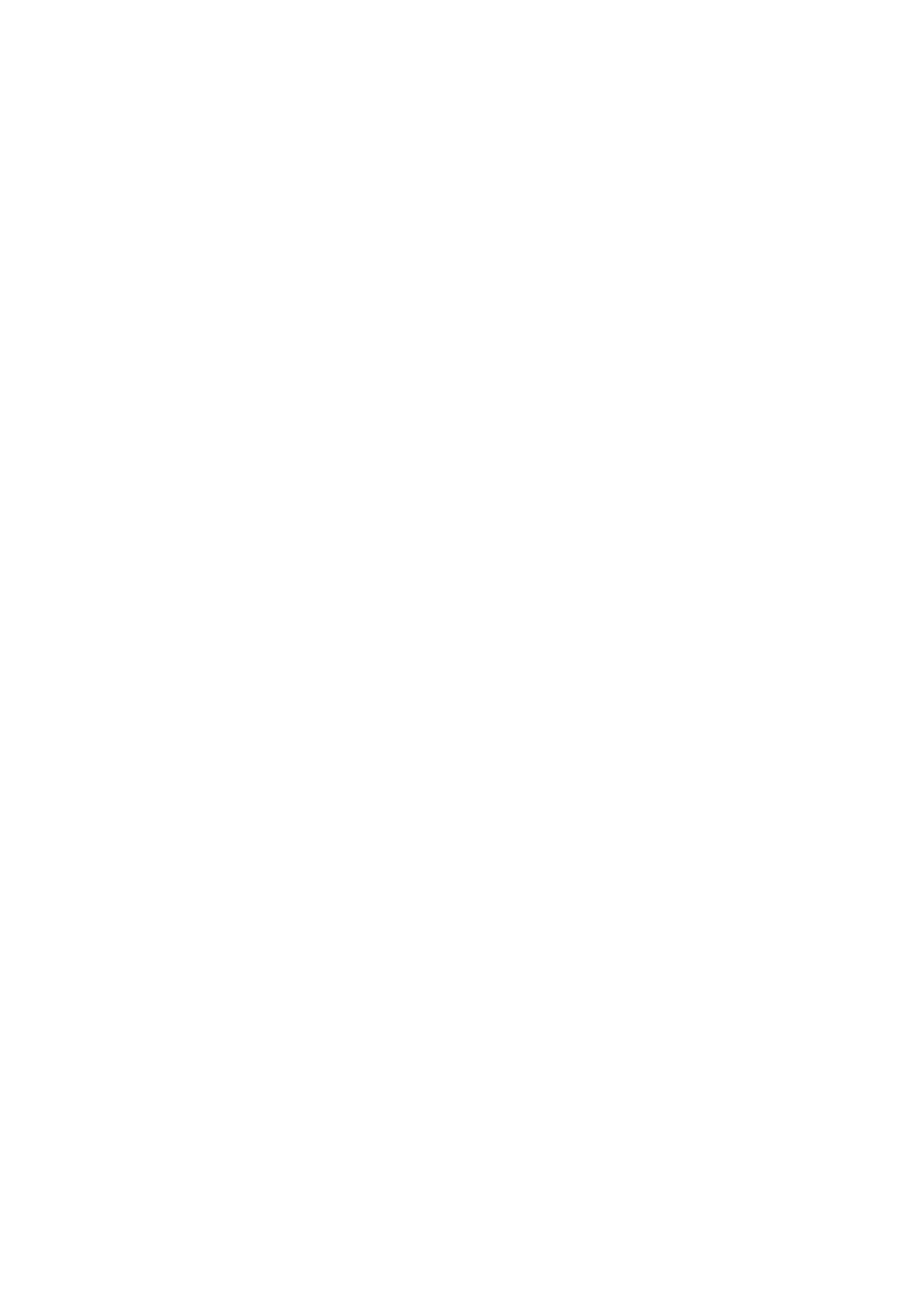# **Preface**

cademic language seems to permeate the halls of schools these days. With this the new norm, a major question becomes: "How can we enhance students' opportunities for success in our diverse classrooms?" This volume is the last in a series of three books devoted to highlighting academic language use in the design, implementation, and reflection of standards-referenced English language arts units in Grades 6 through 8. It represents the voices of teachers as well as their students and is primarily geared to fellow teachers—sometimes working single-handedly, often with a partner or as members of a professional learning community—who face a changing student demographic.

While we accentuate the value of linguistic and cultural diversity in these exemplary classrooms, the issues that teachers and school leaders face are universal:

- What is the academic language embedded in student standards?
- What is the academic language of instructional materials?
- How can multiple texts and voices contribute to the teaching and learning of academic language?
- How can we incorporate academic language into instructional units?
- What is the evidence that teachers have used academic language in their instruction and that students have integrated academic language into their learning?

We begin our exploration into the complexities of academic language in Chapter 1, with series editors Margo Gottlieb and Gisela Ernst-Slavit. Here it becomes apparent that not only are there distinct dimensions of academic language, but communication is also influenced by metalinguistic, metacognitive, and sociocultural awareness of the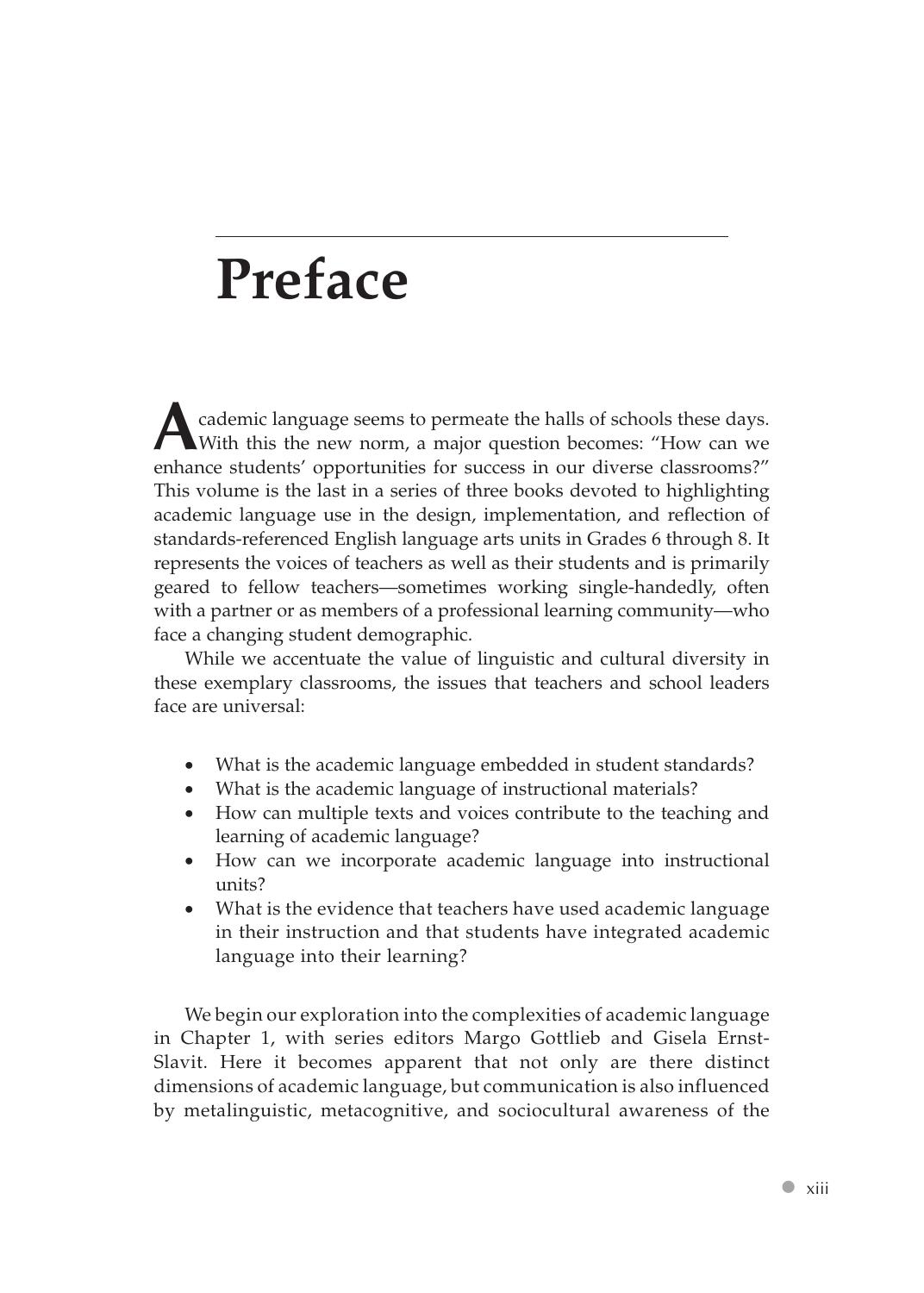## xiv • Academic Language in Diverse Classrooms: English Language Arts, Grades 6–8

participants. Delving a bit further, Gottlieb and Ernst-Slavit examine the often blurred distinction between the Common Core State Standards and English language proficiency/development standards. The last section of the chapter introduces the Curricular Framework—the organizing tool for standards-referenced instruction and assessment throughout the series and the backdrop for promoting content and language learning.

An extension of the first chapter presents a series of charts of the major text types from the Common Core State Standards (CCSS) for English Language Arts with examples of text features, and language structures for each language domain, Grades K through 8. As is emphasized in the CCSS, we want to ensure that all students are prepared to collaborate in speaking and listening, engage in complex text, and use evidence in their writing. As each of the other chapters is an in-depth case study of a grade-level classroom, this fuller spectrum of the scope of English language arts as envisioned in the CCSS should be useful.

In Chapter 2, Emily Y. Lam, Marylin Low, and Ruta' Tauiliili-Mahuka allow a glimpse at a sixth grade language arts team in action as they skillfully integrate content and language. Tulsi and Sina, the language arts teachers, partner to create a dynamic, multidisciplinary unit around the theme of legends and life—one that is sensitive, relevant, and reflective of the sociocultural context of their lives in the Pacific. This teacher team carefully crafts the integration of science and language concepts, motivated by the use of multiple sets of standards, to intentionally couple with the text features of argumentation across the four language domains. Students plunge into project-based learning around the issue of whether shark fishing should be banned and evoke the help of Talking Chief Tautai from the community along with technology, relying on the Internet and the interactive whiteboard in their room. Investigating expository and narrative texts provides students with different perspectives as they collaboratively prepare for the culminating class debate through oral discussion and writing.

In Chapter 3, Darina Walsh and Diane Staehr Fenner relate the activities of Karen Jordan and her seventh grade collaborative learning team as they explore the many facets of research, a new genre for these middle school students. As the enduring understanding for the research unit is for the students to become critical and ethical readers and writers, much of the six weeks is devoted to sensitizing the class to the use of technology in gathering, analyzing, and evaluating information in literary and informational texts. First, the students generate research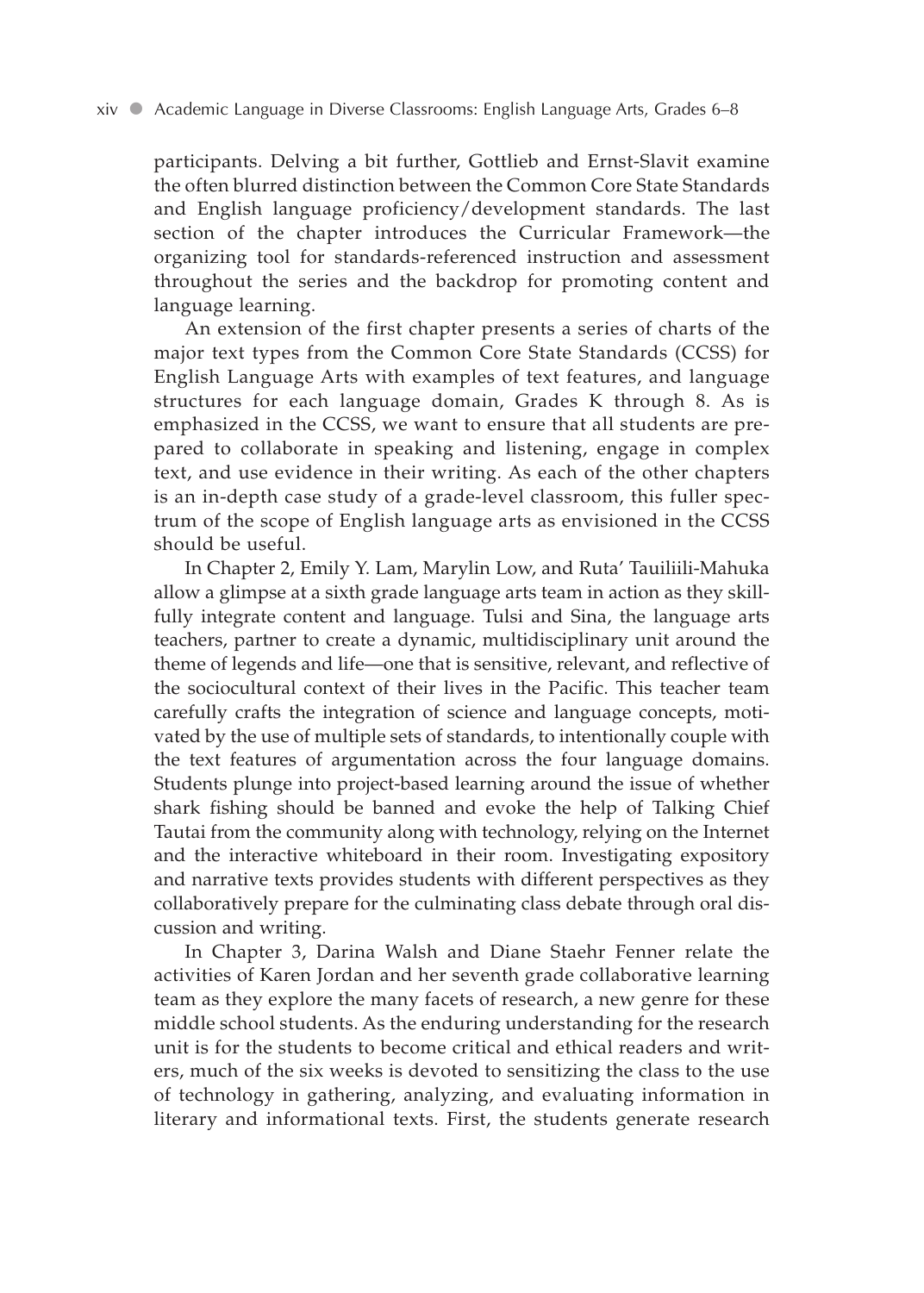questions from texts they are reading in their literature circles and then work on their specificity until the questions are "just right." Next, the class delves into evaluating research sources for their reliability and authenticity. Karen devotes the next part of the unit to teaching students how to paraphrase and effectively use quotations in their research. Ultimately, through the careful scaffolding of content and academic language, individual students produce a research product of their own choosing.

The last chapter, by Liliana Minaya-Rowe, describes an engaging unit on Edgar Allan Poe's short story "The Cask of Amontillado." In this exploration of gothic literature, Alberto and his twenty-one eighth grade students discuss horror literature and film, view video clips of Poe's life and work, engage in conversations about the textual characteristics of gothic stories, read and act Poe's short story, and write their own short stories. Throughout this five-week unit, readers witness how the teacher is continually assessing his students' progress and making adjustments accordingly. The use of exit cards, careful reviews of students' graphic organizers, and ongoing observations are examples of the tools Alberto uses to closely monitor his students' progress. One remarkable factor that contributes to the success of this unit is the deliberate connection made between current horror films and literature with the work of Poe and other Victorian gothic literature.

In school, English language arts is a content area in and of itself, but when coupled with other disciplines, it often becomes richer and stronger. Such is the case in *Academic Language in Diverse Classrooms* where throughout the series, the integration of the teaching and learning is evident among English language arts and mathematics, the students' home languages, science, and social studies in exemplary units from kindergarten through Grade 8. The intermingling of these disciplines also reflects in the teachers' selection of an assortment of content and language standards including but not limited to the Common Core State Standards for English Language Arts and Mathematics, the Next Generation Science Standards, and English language proficiency/development standards—that anchor their planning, implementation, and reflection on their instructional and assessment practices.

Along with the foundation book, *Academic Language in Diverse Classrooms: Definitions and Contexts* (2014) by Margo Gottlieb and Gisela Ernst-Slavit, each of the three volumes for mathematics and language arts represents a grade-level cluster. Below are the contributors and their content topics for the K–8 English language arts series.